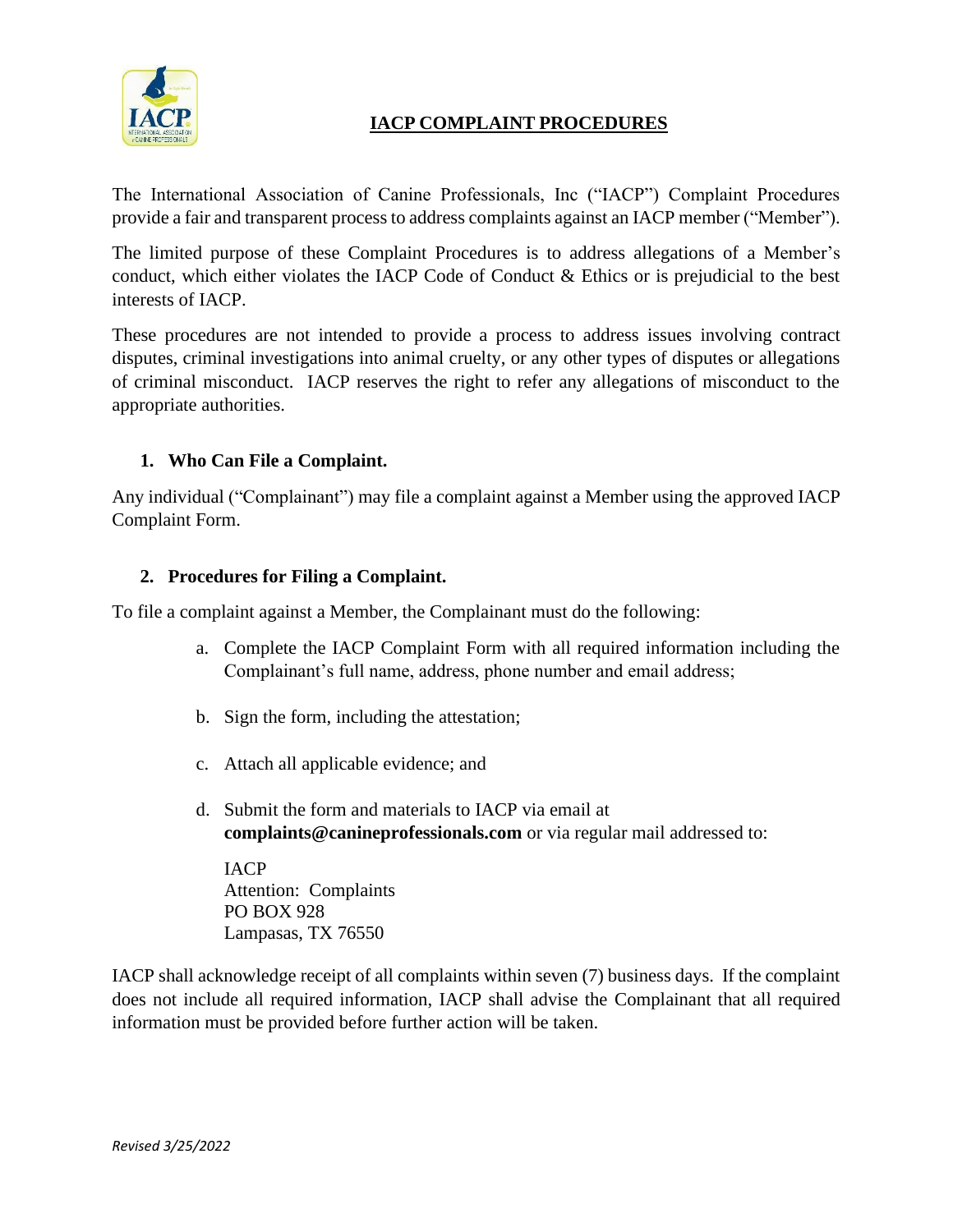### **3. Administrative Process after Complaint Filed.**

The IACP Board of Directors ("Board") shall review any complaint within 30 days and, in its sole discretion, determine if it will exercise jurisdiction over the complaint. The Board will notify in writing of its determination of exercising jurisdiction within 15 days.

- a. If the Board does not exercise jurisdiction over the complaint, it will notify the complainant via IACP Unfounded Notification Letter.
- b. If the Board exercises jurisdiction over the complaint, the Ethics Committee will investigate the complaint upon written submission of the Complaint Investigation Charge Letter. The Ethics Committee shall have the authority to conduct interviews and gather evidence on behalf of the Board. The Ethics Committee composition will be an internal IACP committee charted as per by-laws. It's members will consist of professional members that have maintained a membership with the IACP for a minimum of three (3) years and comprised of an odd number to facilitate decision-making.
	- i. Ethics Committee members may change with each complaint.
	- ii. An external investigation services may be used, upon Board approval.
- c. The Member against whom the complaint was filed shall be notified of the complaint and shall have the right to respond in writing to any complaint.

The Board shall review all evidence provided, including evidence gathered by the Ethics Committee, as well as any materials or response submitted by the Member. The Board may conduct additional investigation by amending the Complaint Investigation Charge Letter, including conducting additional interviews as it deems appropriate. The Board shall make a written determination of whether the complaint is either founded or unfounded within 30 days.

If the complaint is founded, the Board shall also determine what level the violation(s) meets, per the IACP Code of Conduct and Ethics Disciplinary Table. The following are the nonexclusive factors that the Board shall consider in evaluating whether a violation is Minor, Intermediate or Major:

- a. Severity of the conduct complained of;
- b. Length of time of the conduct;
- c. Impact conduct has/had on others and/or IACP;
- d. Legal impact of the conduct;
- e. Financial impact the conduct has/had to IACP;
- f. Previous founded complaints against the Member;
- g. Experience of the Member;
- h. Any other criteria deemed relevant by the Board.

The Board shall notify the Member in writing of any determination within 15 days. The Member is entitled to a full and complete copy of the complaint investigation report and complaint form.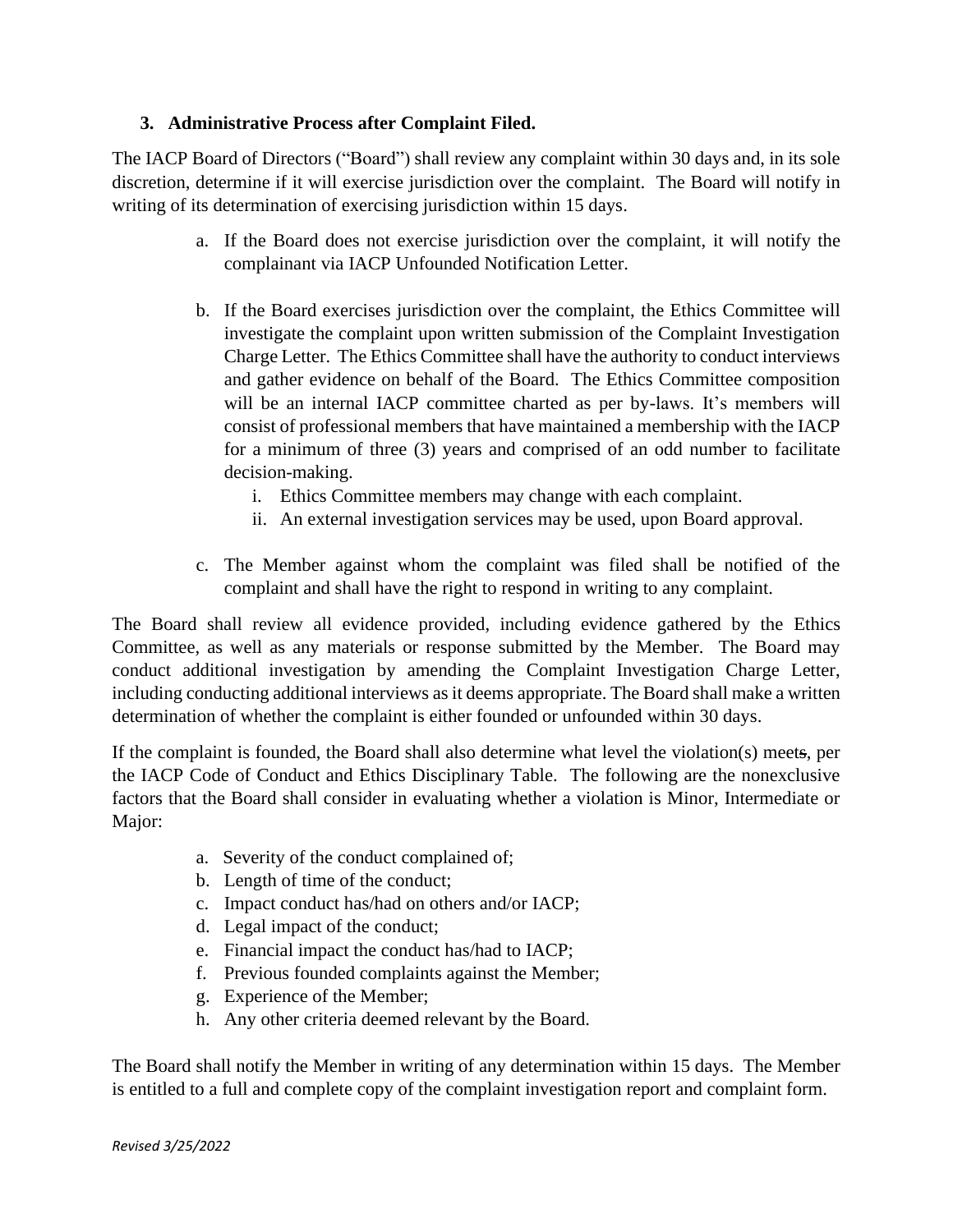### **4. Remedial/Corrective Actions.**

The Board has authority to take remedial/corrective action upon a founded complaint subject to the level of the violation. The possible actions the Board may take include the following<sup>1</sup>:

- a. Minor Violation
	- i. Written admonishment;

ii. Requiring completion of an educational workshop, seminar, or class approved by the Board related to the violation;

iii. Actions (specifically named) are conditioned on the successful completion of a voluntary mentorship agreement;

iv. Temporary restriction to participate in IACP voluntary programs which may include but are not limited to, Committees, CEU Provider, submitting articles for IACP publications, or speaker at IACP Conference up to 6 months; and/or

v. Temporary suspension of membership up to 3 months.

- b. Intermediate Violation
	- i. Written admonishment;
	- ii. Requiring completion of an educational workshop, seminar, or class approved by the Board related to the violation;
	- iii. Temporary restriction to participate in IACP voluntary programs which may include but are not limited to, Committees, CEU Provider, submitting articles for IACP publications, or speaker at IACP Conference.
	- iv. Temporary suspension of membership up to 1 year; and/or
	- v. Terminate membership (Member may be eligible to reapply for membership after a certain period of time).
- c. Major Violation
	- i. Written admonishment;
	- ii. Requiring completion of an educational workshop, seminar, or class approved by the Board related to the violation;
	- iii. Permanent restriction to participate in IACP voluntary programs which may include but are not limited to, Committees, CEU Provider, submitting articles for IACP publications, or speaker at IACP Conference;
	- iv. Terminated membership (Member may be eligible to reapply for membership after a certain period of time unless the Member also is expelled.);
	- v. Expulsion<sup>2</sup>;
	- vi. Forfeiture of all paid dues and/or fees; and/or,

<sup>&</sup>lt;sup>1</sup> The Board may choose to take any and/or all of the possible actions in response to a founded complaint based on the level of the violation.

<sup>&</sup>lt;sup>2</sup> Conviction of charges involving cruelty to or neglect of animals shall result in an automatic expulsion.